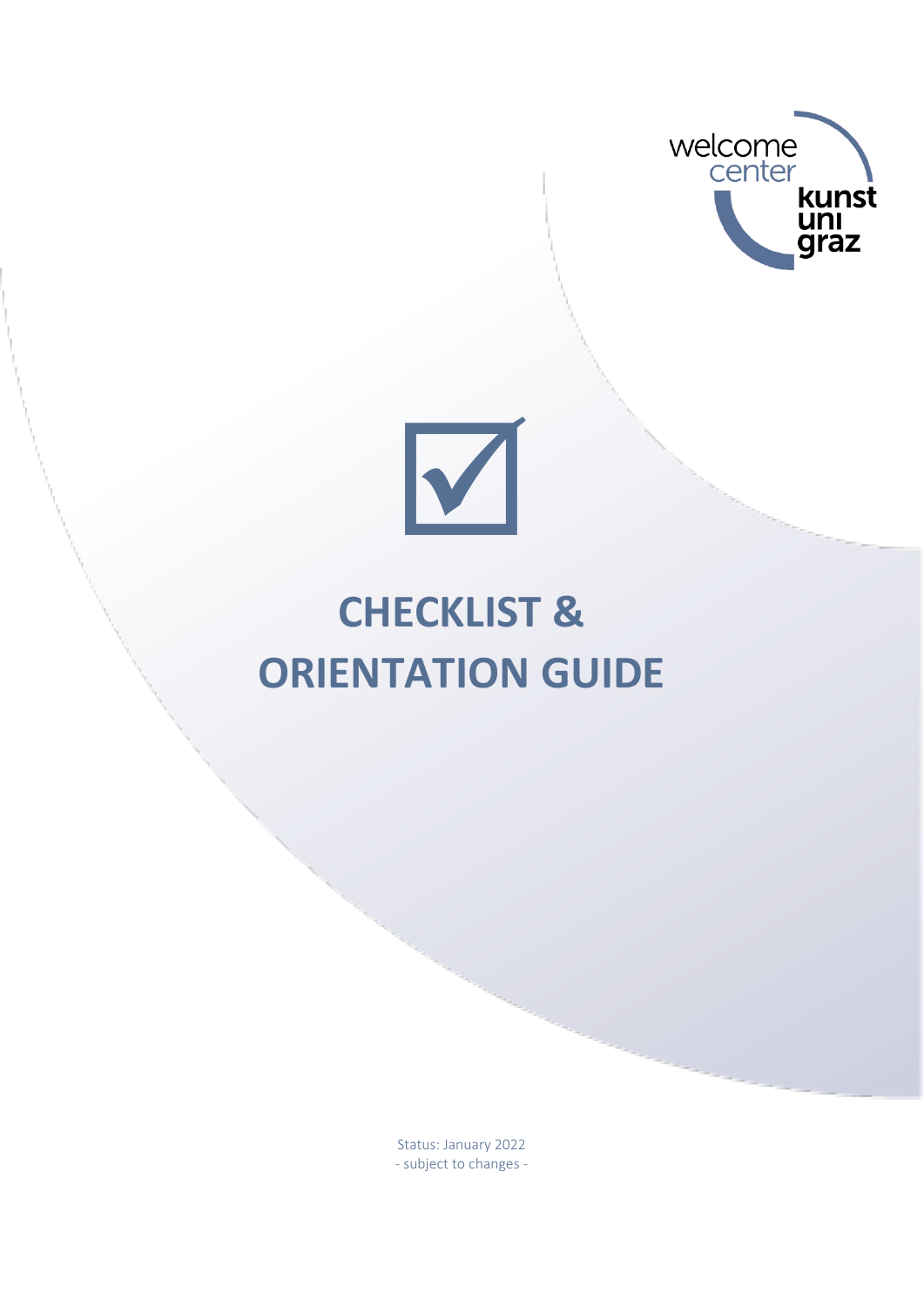

## **CHECKLIST**

This checklist is intended as a first orientation guide for planning your studies at KUG and it also provides important information about what has to be done before and after the entry to Austria. Detailed information can be found on the following pages.

- For a better orientation see:
- ◆ *Refers to Austrian citizens*
- ⚫ *Refers to other EU/EEA as well as Swiss citizens*
- *Refers to nationals of Third Countries*

#### **BEFORE YOUR STAY | BEFORE THE ENTRANCE EXAM**

- ◆⚫◼ Inform yourself about the **fields of study** at KUG, the **respective admission requirements** as well as about the required **German language competency**
- ◆⚫◼ Please note the respective **application deadlines** and the respective **entrance exam dates** and **apply online** in due time
- $\Box$  Inform yourself about the **visa requirements** for your entry to / stay in Austria
- ⚫◼ Clarify your **insurance coverage**
- ◆⚫◼ Search for an **accommodation**, if applicable
- ◆⚫◼ Clarify the **financing** of your stay

#### **DURING YOUR STAY | AFTER THE ENTRANCE EXAM**

- ◆⚫◼ Get a **confirmation about passing the entrance exam**, if applicable
- ◆⚫◼ Register for the **Welcome Information Day** (*in winter term only*)
- ◆⚫◼ **Enrol** in time
- ◆⚫◼ Pay the **students' union fee ("ÖH-Beitrag")** and, if applicable, the **tuition fee**
- ◆⚫◼ **Register for your courses** in due time
- ◆⚫◼ Use your **KUG e-mail account** on a regular basis
- ◆⚫◼ Sign your **rental contract** or accommodation agreement, if applicable
- ◆⚫◼ Get your **registration form** ("Meldezettel")
- ◼ Get your **residence permit "Student"**
- □ Get your **registration certificate** ("Anmeldebescheinigung")

#### **THIS MAY ALSO BE REQUIRED/POSSIBLE**

- ⚫◼ Open a **bank account**
- ◼ (◆⚫) Apply for **self-insurance for students** at the "ÖGK"
- ⚫◼ Sign up for the **German language course** at the "VGUH"
- □ ●■ Conclude a contract (or get a prepaid card) with an Austrian **mobile phone** provider
- □ ◆●■ Report your **TV and/or radio receivers to "GIS"**, if applicable
- ◆⚫◼ Get your **student pass/top ticket for public transport**, if necessary
- ◼ Inform yourself about a required **employment permit**, if applicable
- ◆ (⚫◼) Apply for **study grant** ("Studienbeihilfe") and/or other grants
- ◆⚫◼ Apply for **housing benefit**, if applicable
- ◆⚫◼ Inform yourself about further **options of insurances** (e.g. household insurance, liability insurance, insurance for instruments etc.)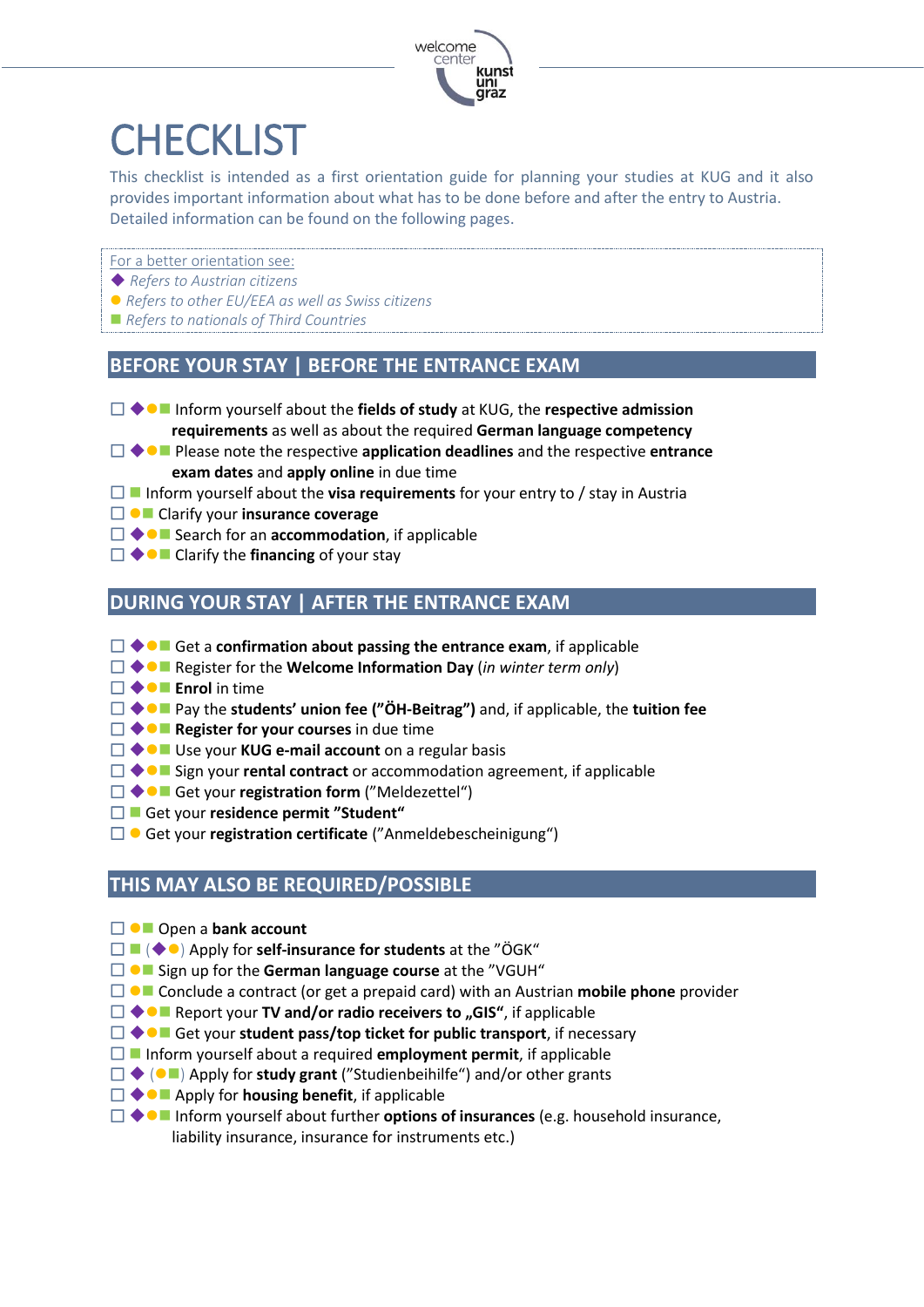

## **BEFORE YOUR STAY (before the entrance exam)**

- $\Box \blacklozenge$  Inform yourself about the fields of study at KUG as well as about the respective admission requirements and, if applicable, about the required documents.<sup>1</sup>
	- All important information can be found here: [www.kug.ac.at/admission.](http://www.kug.ac.at/admission)
	- Information about the official [legalization and translation](https://www.kug.ac.at/fileadmin/01_Kunstuniversitaet_Graz/01_Studieren/01_Interessierte/Studienabteilung/01_Allgemein/Anerkennungen_Aequivalenzen/Beglaubigung_auslaendischer_Urkunden_en.pdf) of foreign documents can be found on [www.kug.ac.at](http://www.kug.ac.at/) (see at the respective Master's Programme).
	- Here you can also find information about th[e required German language competency](https://www.kug.ac.at/en/study/university-applicants/knowledge-of-german-language/) for studies at KUG.\*

*It is also essential to note th[e decree of the Rectorate](https://www.kug.ac.at/fileadmin/01_Kunstuniversitaet_Graz/01_Studieren/01_Interessierte/Dokumente_WelC/mb_12_s_2_Verordnung_Sprachkenntnisse.pdf) concerning the required proof of language skills for admission to studies by 9 January 2019 [\(https://bit.ly/3dvc9GN\)](https://bit.ly/3dvc9GN).*

- For further information, please contact th[e Welcome Center](https://www.kug.ac.at/en/study/prospective-students/welcome-center/) of KUG (E[: welcome@kug.ac.at,](mailto:welcome@kug.ac.at) T: +43 316 389 1234)!
- $\Box \blacklozenge \blacksquare$  Please note the respective application deadlines and the respective entrance exam dates and apply online in due time [\(online.kug.ac.at\)](file:///C:/Users/evaca/AppData/Local/Temp/online.kug.ac.at).
	- You can find an [instruction](https://www.kug.ac.at/fileadmin/01_Kunstuniversitaet_Graz/01_Studieren/01_Interessierte/Studienabteilung/01_Allgemein/Info_Online-Anmeldung-Englisch.pdf) for the online application as well as online [tutorials](https://www.kug.ac.at/en/study/prospective-students/admission-requirements/tutorial-for-the-online-application/) on: [www.kug.ac.at.](http://www.kug.ac.at/)
	- You can also find the current **entrance exam dates** on[: www.kug.ac.at.](http://www.kug.ac.at/)
	- Please mind: Not every field of study offers several entrance exam dates during the academic year!
- $\Box$  Inform yourself in time, if you are allowed to enter Austria [without visa](https://oead.at/en/to-austria/entry-residence-and-employment/nationals-of-third-countries/exemption-from-visa-requirements-visumfreiheit/) or if you have to apply for a [residence permit "Student"](https://oead.at/en/to-austria/entry-and-residence/residence-permit-student-no-mobility-programme/) as well as for a visa D in further consequence already before your entry
	- Important information about entry and residence can be found on [www.kug.ac.at](http://www.kug.ac.at/) (see Entry, Visa & Residence).

\*Hint: Since September 2018, a changed legal situation has come into force: see<https://oead.at/en/>

**PLEASE MIND:** Do not apply for a visa C, if procurable! \*

*<sup>1</sup> You can enquire about the fields of study and the admission requirements also at th[e Welcome Center](https://www.kug.ac.at/en/study/prospective-students/welcome-center/) as well as at information fairs, where the team of the Welcome Center is represented. Furthermore, every year (normally after Easter), the Open House Day of the universities of Graz takes place at KUG. Information can be found here: [www.kug.ac.at/visitandmeetkug/en.](http://www.kug.ac.at/visitandmeetkug/en)*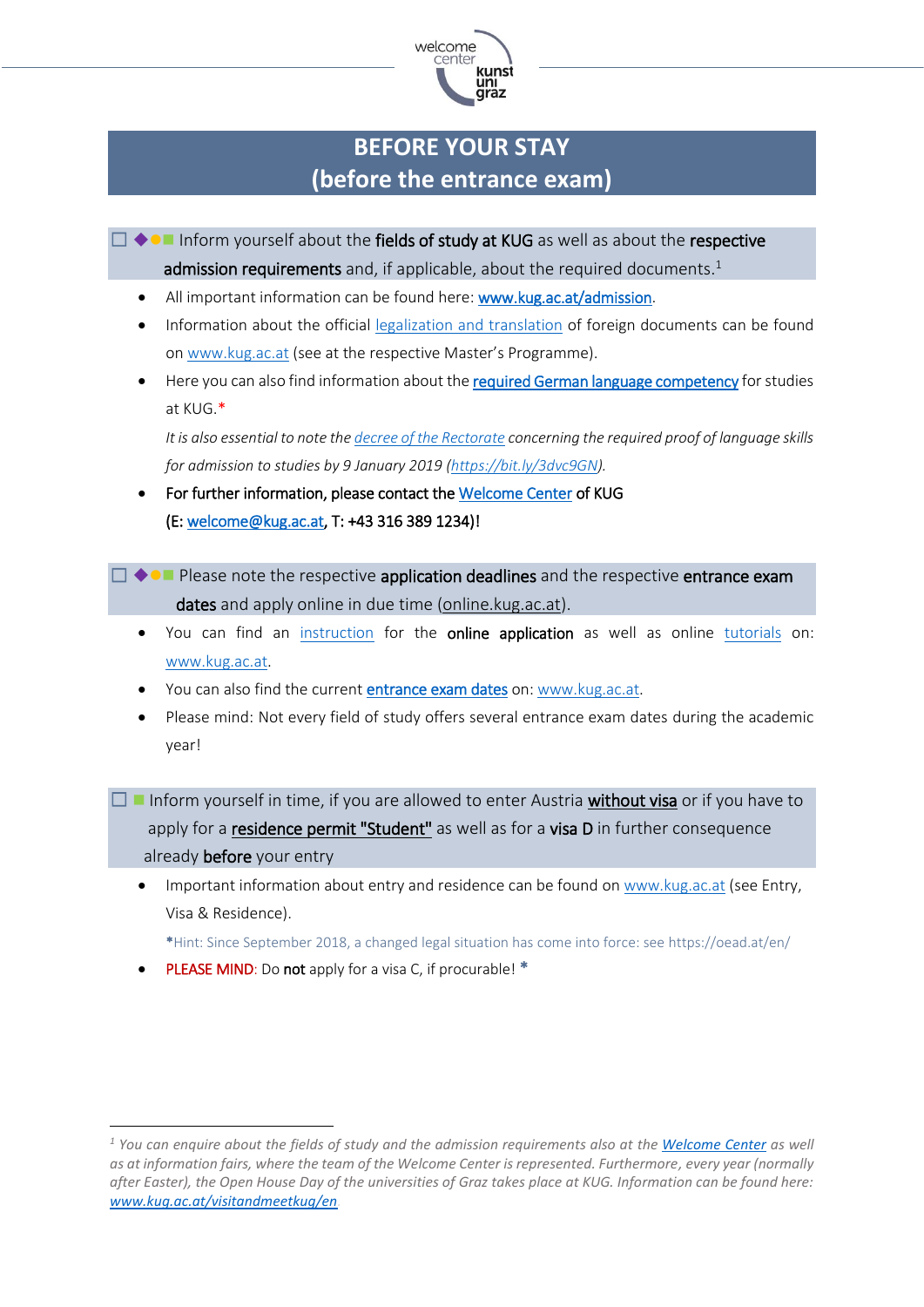

 $\Box$   $\Box$  Please clarify your [insurance](https://www.kug.ac.at/en/study/university-applicants/campus-life/insurance/) coverage and take out a travel-/health insurance, if necessary.

- EU/EEA citizens with current health insurance coverage in their home country only need an European Health Insurance Card (["EKVK"](http://www.chipkarte.at/portal27/ecardportal/content/contentWindow?contentid=10007.747404&action=2&viewmode=content)), which has to be completed on the back, in order to be valid abroad.<sup>2</sup>
- Third-country nationals<sup>3</sup> require a "travel health insurance" from entry until the beginning of studies in Austria and until the registration for student self-insurance. The registration for the student self-insurance at the Health insurance company ("Österreichische Gesundheitskasse", "ÖGK") has to be proved on request at the authority for residence permit.

ATTENTION: Third-country nationals will only receive a residence permit if a proof of a "health insurance covering all risks" can be provided. On the one hand, you must provide proof of the completed travel health insurance (covering a sum of more than € 30 000, with a guarantee of the possible recovery costs, valid for at least 3 months) and, moreover, the probability that you will take a health insurance here (for example through a preliminary contract).

#### ☐ ◆⚫◼ Search for an accommodation.

- You can find useful hints for searching fo[r accommodation options](https://www.kug.ac.at/en/study/university-applicants/campus-life/living-in-graz-oberschuetzen/) during the period of taking part at the entrance exam o[n www.kug.ac.at](http://www.kug.ac.at/) (see Campus Life > Living in Graz & Oberschützen).
- There you can also find information about [living options](https://www.kug.ac.at/en/study/university-applicants/campus-life/living-in-graz-oberschuetzen/) in Graz or Oberschützen.

#### $\Box \leftrightarrow \Box$  Please clarify the financing of your stay in time.

- For third-country nationals the following applies concerning their application for residence permit: Students up to the age of 24: 569,11 EUR/month; students aged 24 and above: 1.030,49 EUR/month (for a maximum of 12 months in advance) e.g. by means of a bank or savings account that can be accessed from Austria, or a declaration of liability of a person living in Austria, or proof of purchase of travellers' cheques in the necessary amount, or a confirmation of the award of a scholarship/grant. If the accommodation fees exceed 309,93 EUR/month, additional funds must be proven [Status: [202](https://oead.at/en/to-austria/entry-and-residence/residence-permit-student-no-mobility-programme)2].
	- General information about the [costs of living in Graz \(as well as financial support options\)](https://www.kug.ac.at/en/study/university-applicants/studying-costs/) can be found o[n www.kug.ac.at](http://www.kug.ac.at/) (see Studying & Costs).

*<sup>2</sup> The "EKVK" is valid in most European countries, currently in all EU member states, EEA countries, Switzerland, Macedonia, Montenegro, Serbia, and Bosnia & Herzegovina. In the case of Montenegro, Serbia and Bosnia & Herzegovina, it should be noted that the "EKVK" has to be submitted to the social insurance authorities, which is eligible for the place of residence, and must be exchanged for a valid entitlement certificate.* 

*<sup>3</sup> Mind: Social insurance agreements exist with Bosnia & Herzegovina, Macedonia, Montenegro, Serbia, and Turkey (submission of form A3/A4 required!).*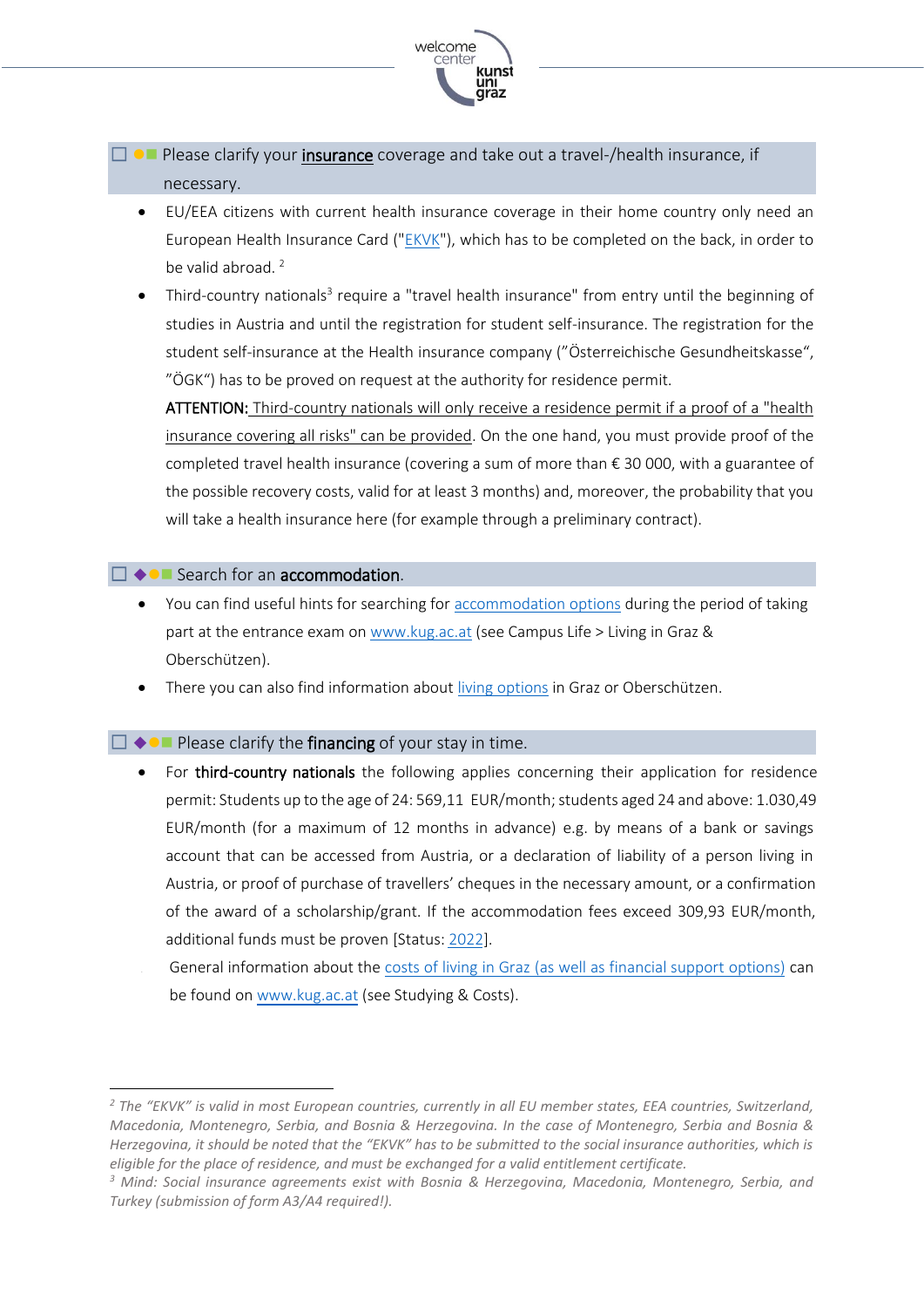

## **DURING YOUR STAY (after the entrance exam)**

- □ ◆●■ After passing the entrance exam, you will receive a confirmation about the passed entrance exam (on request only) from the [Registrar](https://www.kug.ac.at/en/study/students/registrars-office/)'s Office.
	- HINT: At the beginning of each winter term the Welcome Information Day for all new students of KUG takes place. Further information can be found here in time: [www.kug.ac.at/WID\\_Programme.](http://www.kug.ac.at/WID_Programme)

#### $\Box \leftrightarrow \bullet \blacksquare$  Do the enrolment [in time](https://www.kug.ac.at/en/study/students/dates-deadlines/) via [e-mail.](mailto:studienabteilung@kug.ac.at)

- If necessary, please submit all your copies of the original documents (including diplomatic legalizations/official translations, if applicable) as well as your German language certificate, if applicable.
- If you have uploaded a photo to your KUGonline, you can also write an [e-mail](mailto:studienabteilung@kug.ac.at) to the Registrar's Office and arrange an appointment, in order to pick up you[r KUGcard.](https://www.kug.ac.at/en/about-the-university/about-the-university/kugcard/kugcard-for-students.html)
- $\Box \blacklozenge \Box \blacklozenge$  Pay your students fee ("ÖH-Beitrag") in due time and if necessary, also pay your tuition fee, in order to be able to register in time for your courses (please mind: The banking operations will take 3-5 working days).
	- [Information](https://www.kug.ac.at/en/study/university-applicants/studying-costs/) about the students and tuition fee can be found on: [www.kug.ac.at.](http://www.kug.ac.at/)
	- After the arriving of the amount, you will be informed automatically. Then you can login on KUGonline with your PIN code<sup>4</sup> and assign a personal password (user name:  $s +$  registration number). In KUGonline you can also find information about the payment instructions.
	- If applicable, please also take note about the exemption of the tuition fee due to the focus on Eastern/Southeastern European countries of KUG (the exemption for the first 3 semesters is taken into account automatically. After this period, it is necessary to apply for exemption under indicated conditions. Application deadline for Summer Term: 15 Nov - 15 Dec, Winter Term: 15 Apr - 15 May).
	- NOTE: Each student must report the continuation of his\*her studies (by paying the "ÖH-Beitrag") each semester.

#### $\Box \leftrightarrow \bullet \blacksquare$  Use your KUG email-address and read your emails on a regular basis

• Please use your personal KUG email account regularly - all important information will be sent to this address.

*<sup>4</sup> You will receive your PIN Code (as well as the registration number) during your admission via e-mail from the Registrar's Office..*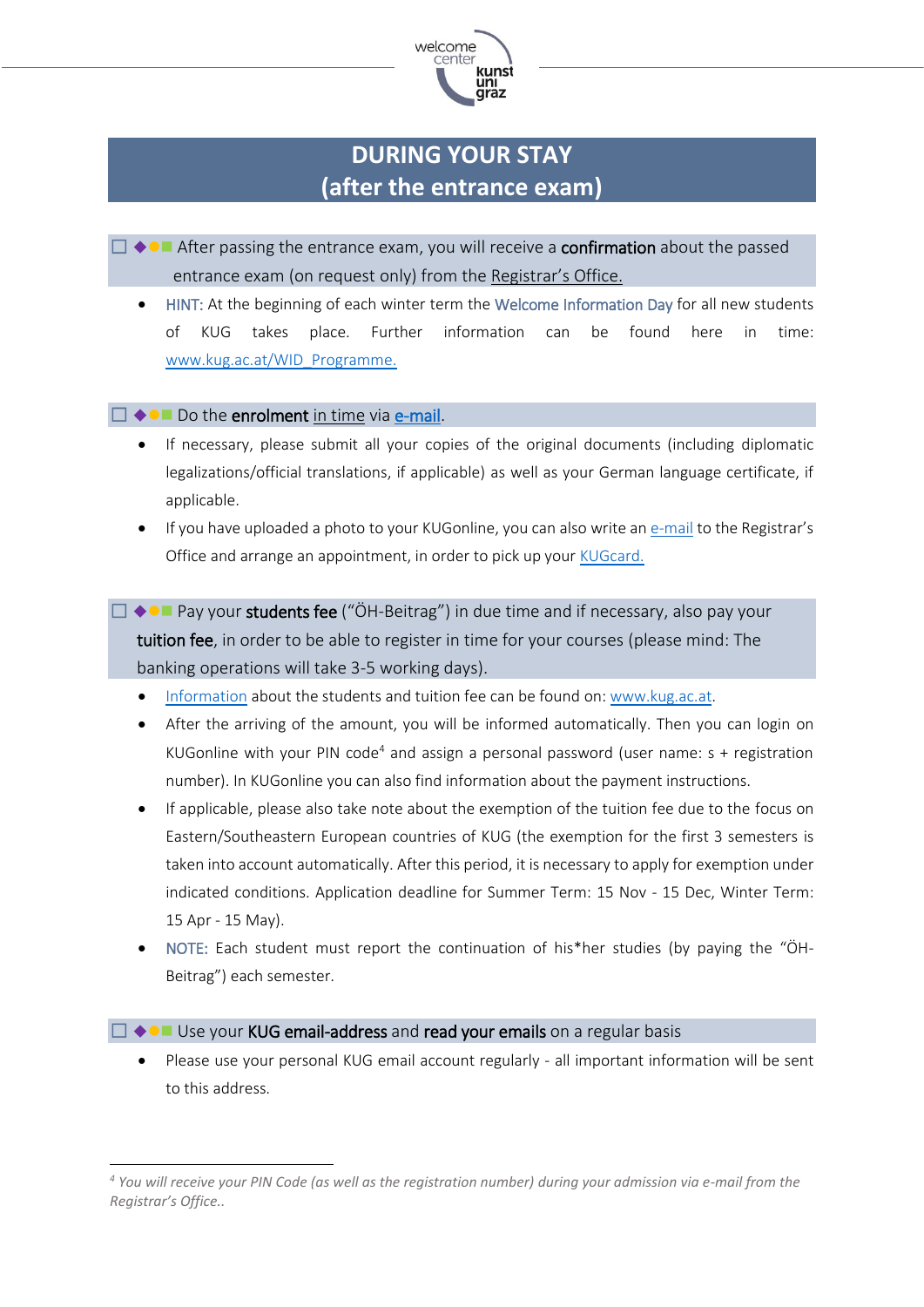

☐ ◆⚫◼ Sign your **rental contract** or accommodation agreement.

- $\Box \blacklozenge \blacksquare$  For all those residing in Austria, the obligation to notify (registration form: "**Meldezettel**") is required.
	- Contact Point in Graz: e.g. Service center Schmiedgasse 26, 8010 Graz
	- Further information can be found here: [www.kug.ac.at](http://www.kug.ac.at/) (see Entry, Visa & Residence).
- ☐ ◼ For third-country nationals domiciled in Graz, the Styrian Local Government ("Amt der Steiermärkischen Landesregierung, Dep. 3 - Verfassung und Inneres, Referat Aufenthalts- und Sicherheitswesen", Paulustorgasse 4, 8010 Graz) is the competent authority for the application for the residence permit "Student"
	- Further information can be found here: [www.kug.ac.at](http://www.kug.ac.at/) (see Entry, Visa & Residence).
	- Note that the application for renewal of your residence permit must be submitted in due time before expiry of the current residence permit! Please take note of the required documents, which must be submitted for this, as well as the 8 semester hours or 16 ECTS / academic year.

PLEASE MIND: An application for a residence permit does not entitle applicants to overstay their lawful residence time, please necessarily apply during the duration of your visa-free stay or the period of the validity of your visa!

- $\Box$   $\bullet$  As an EU/EEA or Swiss citizen, who intends to stay longer than three months in Austria, you will need a registration certificate ("Anmeldebescheinigung") in addition to the registration form ("Meldezettel").
	- [Contact Point](http://www.verwaltung.steiermark.at/cms/beitrag/11679938/75852120/) in Graz: Local Styrian Government ("Amt der Steiermärkischen Landesregierung, Dep. 3 - Verfassung und Inneres, Referat Aufenthalts- und Sicherheitswesen"), Paulustorgasse 4, 8010 Graz
	- Further information can be found here[: www.kug.ac.at](http://www.kug.ac.at/) (see Entry, Visa & Residence).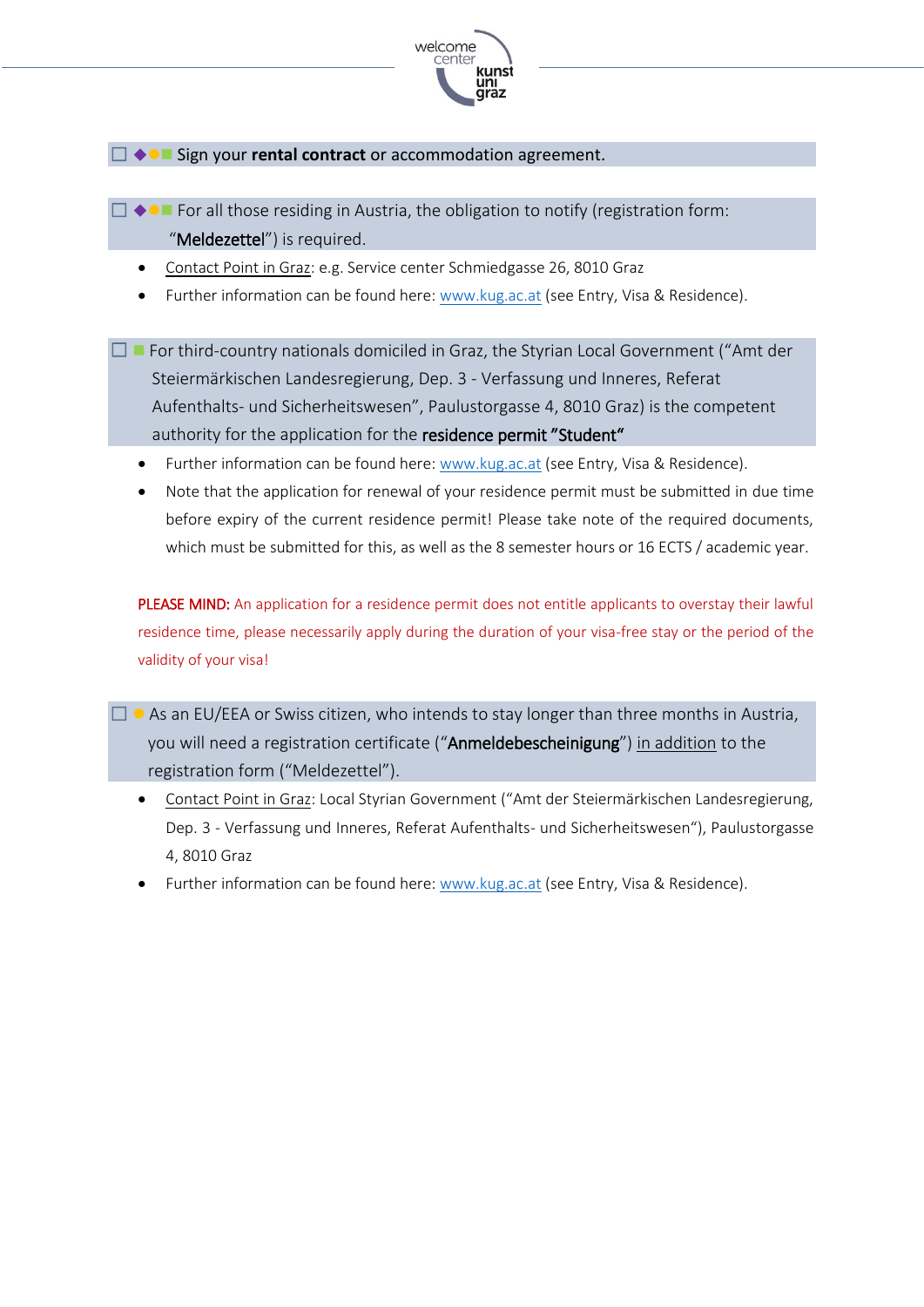

### **THIS MAY ALSO BE REQUIRED/POSSIBLE:**

#### □ ●■ Open a [bank account](https://www.kug.ac.at/en/study/university-applicants/studying-costs/) in Austria.

- $\Box$   $\Box$   $\Diamond$   $\Diamond$ ) Apply for self-insurance for students at the competent Health Insurance Company ("ÖGK").
	- Further information can be found here[: www.kug.ac.at](http://www.kug.ac.at/) (see Campus Life > Insurance for students).
	- Contact Point in Graz: "ÖGK" Josef-Pongratz-Platz 1, 8010 Graz, +43 5 0766-153000 E[: office-st@oegk.at](mailto:office-st@oegk.at) | [www.gesundheitskasse.at](http://www.gesundheitskasse.at/)
	- Alternative option for insurance for Non-EU/EEA-students, e.g.: [www.feelsafe.at.](http://www.feelsafe.at/)
	- Further information about private health insurance options will be provided in th[e Welcome](https://www.kug.ac.at/en/study/prospective-students/welcome-center/) [Center!](https://www.kug.ac.at/en/study/prospective-students/welcome-center/)
	- Please note the prerequisites for self-insurance for students!
- $\Box$   $\Box$  Sign up for the German language course at the Preparation Programme of the Graz Universities ("VGUH"). Note the required online registration (on: [public.vguh.at\)](file:///C:/Users/evaca/AppData/Local/Temp/public.vguh.at) and the respective dates and deadlines.
	- [Here](https://www.kug.ac.at/en/study/university-applicants/knowledge-of-german-language/) you can find information about the required German language competency for studies at KUG[: www.kug.ac.at](http://www.kug.ac.at/) (see Knowledge of German language)
	- Information of VGUH[: https://vorstudienlehrgang.at/en/graz/](https://vorstudienlehrgang.at/en/graz/) Contact: "Vorstudienlehrgang VGUH", Neubaugasse 10, 8020 Graz
	- Contact point for students at KUG[: deutschtutorium@kug.ac.at.](mailto:deutschtutorium@kug.ac.at)
	- \* PLEASE NOTE: If you do not submit the required proof of the necessary German language skills in time, you will not be allowed to start / continue your studies (this also has negative consequences concerning your residence permit, insurance etc.)!!!

 $\Box$   $\bullet$   $\Box$  Conclude a contract with an Austrian **mobile phone provider** or get a prepaid card.<sup>5</sup>

• For further information see: [www.kug.ac.at](http://www.kug.ac.at/) (see Things to know > How to communicate).

#### $\Box \leftrightarrow \blacksquare$  If applicable, report your TV and/or radio receivers to "GIS" (Fee Info Service):

- <https://www.gis.at/fremdsprachen/english/> or
- Apply for an exemption[: https://www.gis.at/faq/befreiungzuschuss/](https://www.gis.at/faq/befreiungzuschuss/) (German language only).

*<sup>5</sup> [Required prepaid card registration](https://www.wertkartenregistrierung.at/en)*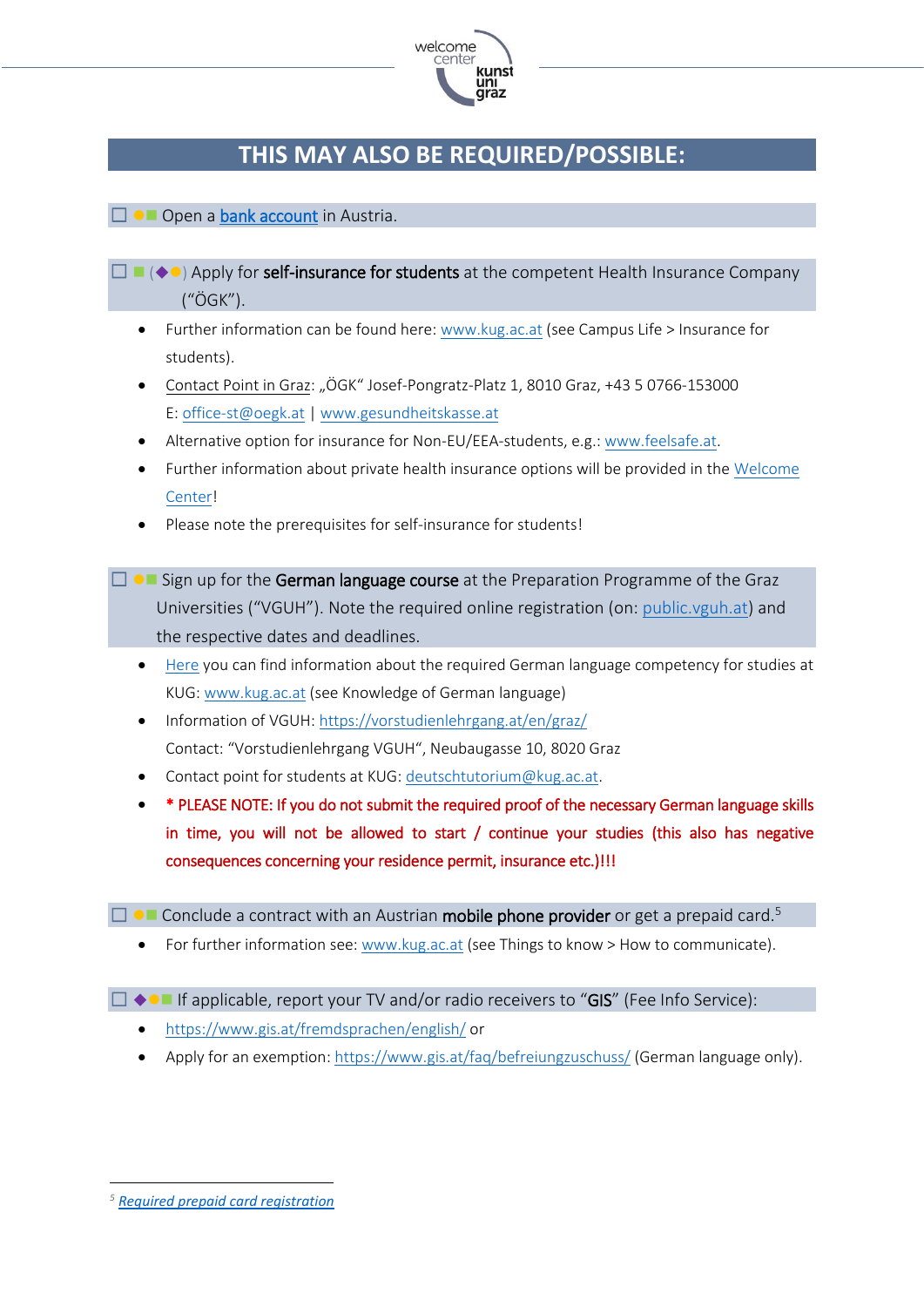

 $\Box \leftrightarrow \blacksquare$  If necessary, get your student pass or top ticket for public transport

- For further information see: [www.kug.ac.at](http://www.kug.ac.at/) (see Campus Life > Public Transport & Co).
- [Contact Point in](https://www.verbundlinie.at/en/tickets-fares/network-tickets/student-pass) Graz: e.g. Mobility and Sales Center, Jakoministraße 1, 8010 Graz

#### $\Box$  Inform yourself about a required **employment permit** ("Beschäftigungsbewilligung")

- EU/EEA and Swiss citizens do not need an employment permit, while third-country nationals due to the foreigners' employment act - are only allowed to work with an employment permit. This must be issued by the company of the Labour Market Service "Arbeitsmarktservice (AMS)". Please also note the limited allowed working hours.
- Contact point at Arbeitsmarktservice (AMS): AMS Ausländer\*innenfachzentrum E[: afz.steiermark@ams.at](mailto:afz.steiermark@ams.at)
- General information about working in Austria: [www.migration.gv.at](http://www.migration.gv.at/) | [www.ams.at](http://www.ams.at/)

 $\Box \blacklozenge$  ( $\blacksquare$ ) If applicable, apply for study grant ("Studienbeihilfe") and/or other grants

- Under certain conditions (social eligibility, study success, length of studies, etc.), Austrian citizens and "equated foreigners and stateless persons"<sup>6</sup> (§ 4 StudFG) are allowed to apply for study grant
- Please mind the application deadlines: winter term: 20 Sep - 15 Dec | summer term: 20 Feb -15 May
- Contact point in Graz: Stipendienstelle Graz, Metahofgasse 30, 8020 Graz, [www.stipendium.at](http://www.stipendium.at/)
- Further options for grants and allowances can also be found on the website of the Career Service Center of KUG [\(www.csc-kug.at\)](http://www.csc-kug.at/) as well as on: [www.grants.at](http://www.grants.at/) and on: [www.kug.ac.at.](http://www.kug.ac.at/)
- ☐ ◆⚫◼ If applicable, apply for housing benefit ("Wohnunterstützung") (this does not apply for a room in a student's residence)
	- Contact point in Graz: Local Styrian Government ("Amt der Steiermärkischen Landesregierung, Dep. 11, Referat Beihilfen & Sozialservice, Burggasse 7-9, 8010 Graz), T: +43 316 877-3748, <http://www.soziales.steiermark.at/cms/beitrag/10363956/5361/>
- ☐ ◆⚫◼ Inform yourself about further options of insurances, e.g. "Haushalts"- und "Haftpflichtversicherung" (household insurance, liability insurance) etc.
	- For example see: [www.durchblicker.at](http://www.durchblicker.at/)

*<sup>6</sup> Foreigners and stateless persons may, under certain conditions, be equated with Austrian citizens, e.g. migrant workers from an EEA country or students whose parents are migrant workers, third-country nationals who are entitled to permanent residence as well as refugees for conventions.*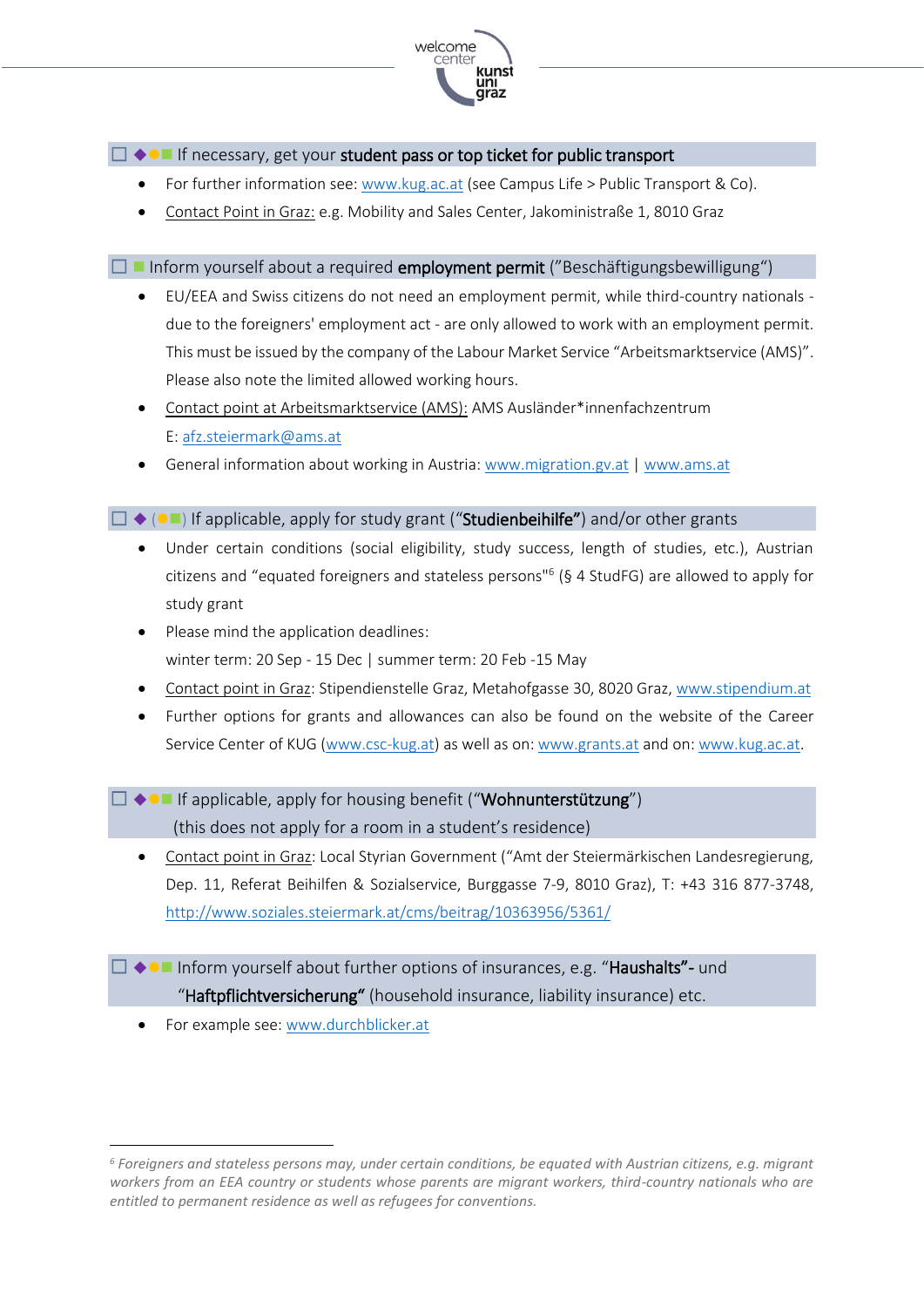

#### ☐ ◆⚫◼ Inform yourself about medical care in Austria

- For searching for a doctor, please see[: https://www.aekstmk.or.at/46](https://www.aekstmk.or.at/46)
- General information about the health care system can be found here: [https://www.gesundheit.gv.at/service/patient-mobility/member-state](https://www.gesundheit.gv.at/service/patient-mobility/member-state-treatment/information-austrian-healthcare-system)[treatment/information-austrian-healthcare-system.](https://www.gesundheit.gv.at/service/patient-mobility/member-state-treatment/information-austrian-healthcare-system)
- Helpful information and hints about Illness & Emergency can be found here[: www.kug.ac.at](http://www.kug.ac.at/) (see Campus Life > Illness & Health Care in Austria).

#### >>> ATTENTION <<<

This checklist serves as an orientation and does not claim to be complete. For the latest information, please consult the websites of the relevant contact points.